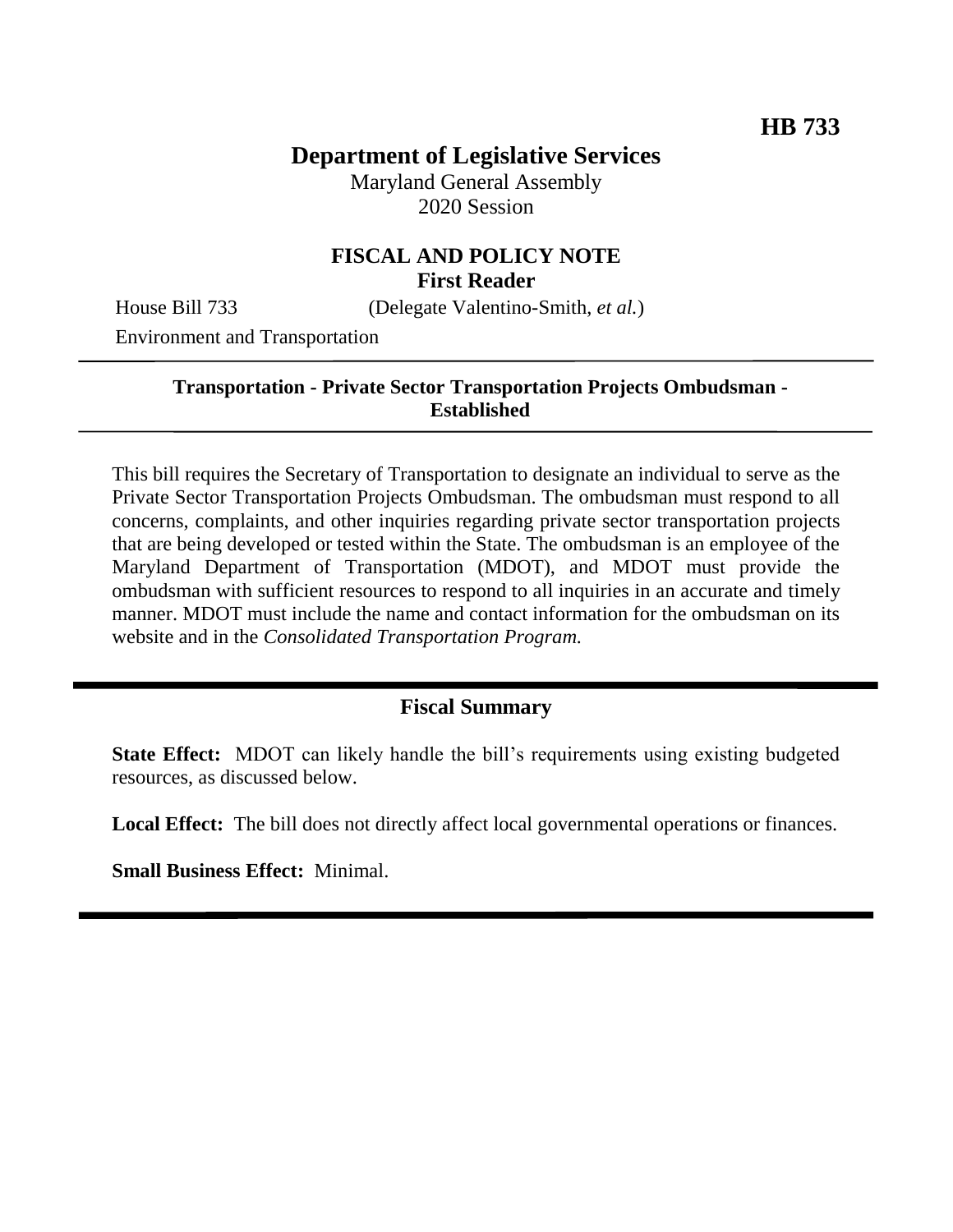# **Analysis**

### **Current Law/Background:**

#### *Private Sector Transportation Projects*

There are at least two major private sector transportation projects being explored in the State that the ombudsman is responsible for answering questions about under the bill: the Baltimore-Washington Superconducting Magnetic Levitation (SCMAGLEV) Project and the Washington DC to Baltimore Loop (Loop) Project. Other projects involving the private sector, such as the expansion of the Howard Street Tunnel in Baltimore and the public-private-partnership to establish toll lanes on I-270 and I-495, have State funding and involvement and, therefore, are not likely to be considered private sector transportation projects under the bill.

For information about the status SCMAGLEV, please see the **Appendix – Magnetic Levitation Transit Systems in Maryland.**

In April 2019, the U.S. Department of Transportation released a draft environmental [assessment pursuant to the National Environmental Policy Act](https://www.dcbaltimoreloop.com/) for the Loop Project, which is being funded and constructed by the Boring Company. As proposed, the project would consist of twin, underground tunnels approximately 35 miles long between Washington DC and Baltimore, Maryland. The loop system would transport passengers in high-speed, autonomous, battery-powered electric vehicles.

#### *2018 Joint Chairmen's Report – Private Sector Ombudsman*

Committee narrative in the 2018 *Joint Chairmen's Report* recommended that MDOT establish an ombudsman to respond to concerns from State and local government officials regarding private-sector transportation projects being developed or tested within the State. MDOT advises that it has met the intent of this recommendation without establishing an ombudsman's office. Specifically, MDOT has established a process through the Secretary's Office to ensure that correspondence and questions received are forwarded to and answered by the various policy experts within MDOT.

**State Expenditures:** As discussed above, the bill's requirements only apply to two current projects, and MDOT currently has a process established to receive questions and correspondence from citizens and officials. As such, MDOT can likely meet the bill's requirements by designating a single individual as the ombudsman to receive questions and correspondence related to private-sector transportation projects. That individual can then disseminate the inquiries to the appropriate policy experts using MDOT's existing process.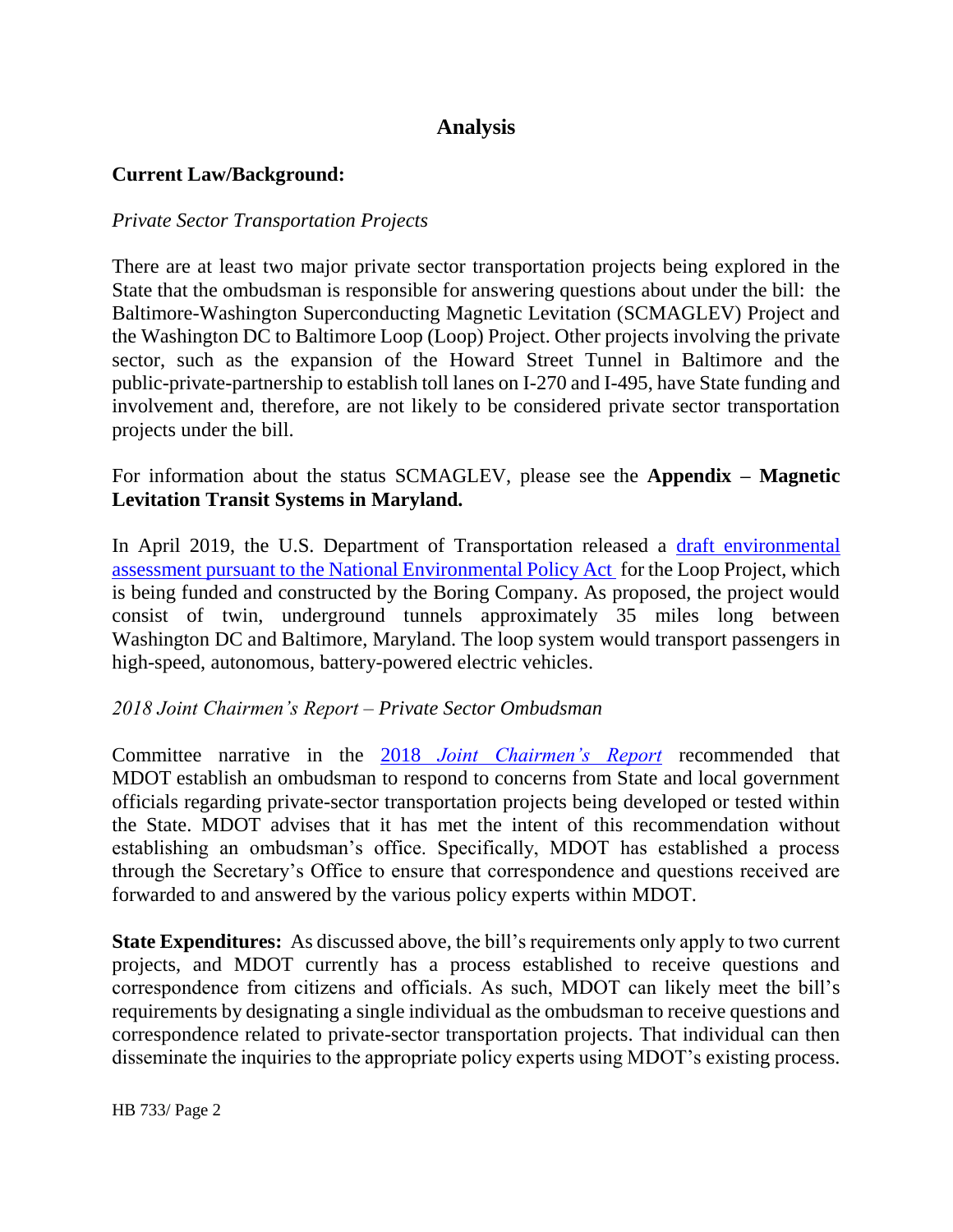If the bill is interpreted to require MDOT to hire an ombudsman, or if additional private-sector transportation projects are proposed and developed in future years, MDOT would need additional staff. In such a case, Transportation Trust Fund expenditures would increase by more than \$100,000 annually.

## **Additional Information**

**Prior Introductions:** None.

**Designated Cross File:** SB 526 (Senator Beidle, *et al.*) - Finance.

**Information Source(s):** Maryland Department of Transportation; U.S. Department of Transportation; dcbaltimoreloop.com; Department of Legislative Services

**Fiscal Note History:** First Reader - February 19, 2020 rh/lgc

Analysis by: Richard L. Duncan Direct Inquiries to:

(410) 946-5510 (301) 970-5510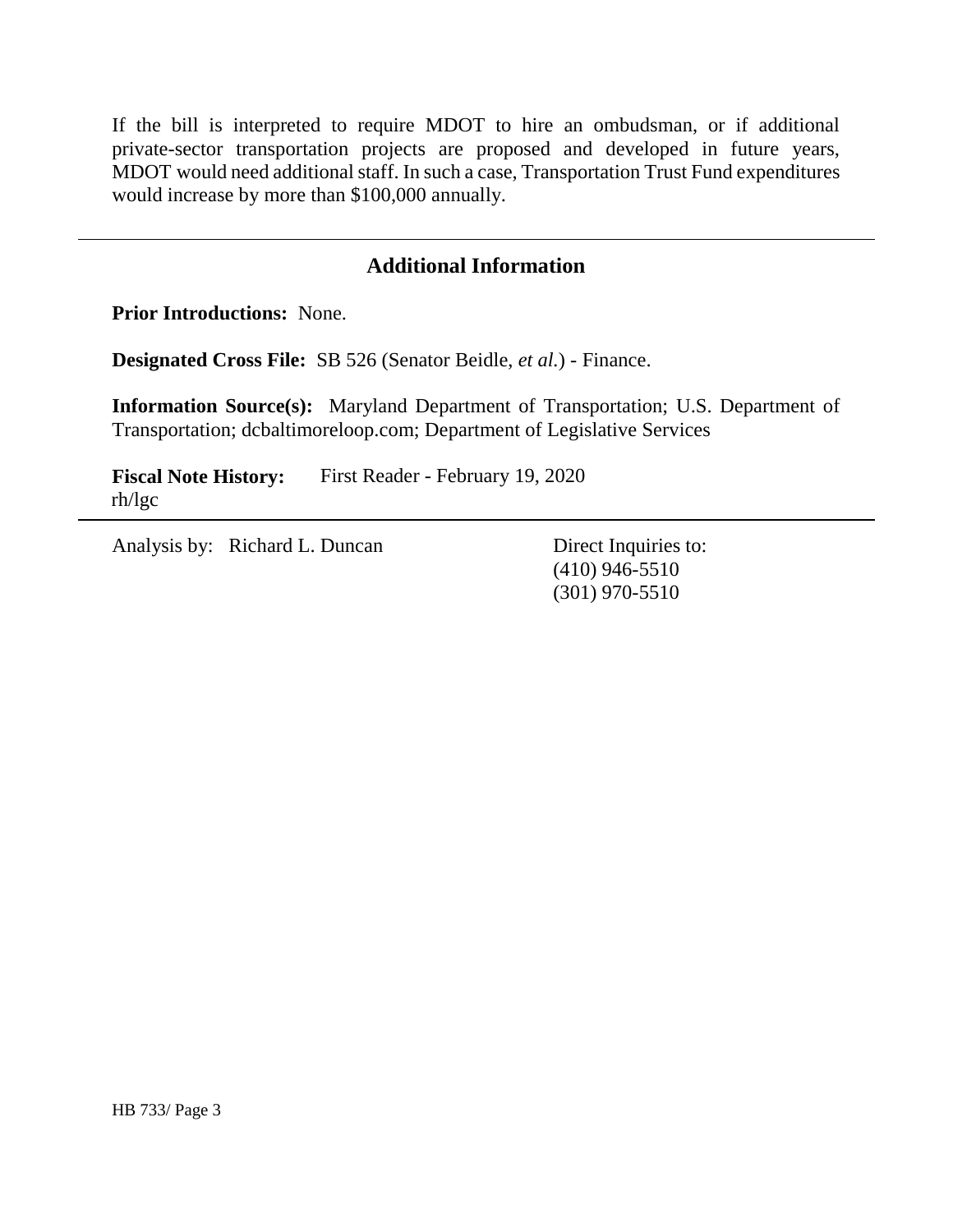# **Appendix –Magnetic Levitation Transit Systems in Maryland**

#### *Magnetic Levitation Trains – Generally*

Unlike traditional steel wheel trains that travel along rails, magnetic levitation (Maglev) trains use superconducting magnets to levitate train cars. Magnets attached to the train interact with magnets along rails within a concrete guideway to propel the train. The U.S. [Department of Energy](https://www.energy.gov/articles/how-maglev-works) (DOE) reports that a Maglev train can travel at speeds of up to 375 miles per hour with very little turbulence compared to steel wheel trains. DOE also notes that Maglev trains are safer than traditional trains; for example, traditional train derailments that result from cornering too quickly are nearly impossible. Several countries have implemented Maglev train systems, including Germany, Japan, and South Korea, and many others have explored the prospects of doing so.

#### *History of Maglev in Maryland*

The federal Transportation Equity Act for the  $21<sup>st</sup>$  Century (TEA-21), which was signed into law in 1998, authorized federal funding to implement a Maglev system in the United States. Funding through TEA-21 lapsed in 2003, and although the Act did not result in the implementation of a Maglev system, several states explored the costs and benefits of doing so. Maryland was particularly interested because a Maglev system could significantly reduce the travel time between Baltimore City and the District of Columbia.

The Maryland Department of Transportation (MDOT) began to devote funding to the development and evaluation of a Maglev system in fiscal 2001. At that time, the Federal Railroad Administration (FRA) and MDOT commenced the Environmental Impact Study (EIS) for the project, which is required by the National Environmental Policy Act.

The final EIS was never published, however, because State legislation enacted in 2003 and 2004 prohibited the funding of a Maglev project following the final report of the Task Force to Evaluate the Development and Construction of a Magnetic Levitation Transportation System. In its final report, which was issued in 2003, the task force noted that, among other challenges, a significant amount of funding would be required to implement a Maglev system in Maryland. As a result, during the 2003 session, the General Assembly prohibited spending any State funds to study, develop, or construct a Maglev system and required the enactment of legislation prior to any agreement to construct or operate such a system. During the 2004 session, these provisions were modified to prohibit any State or federal funding for any phase of a Maglev project after